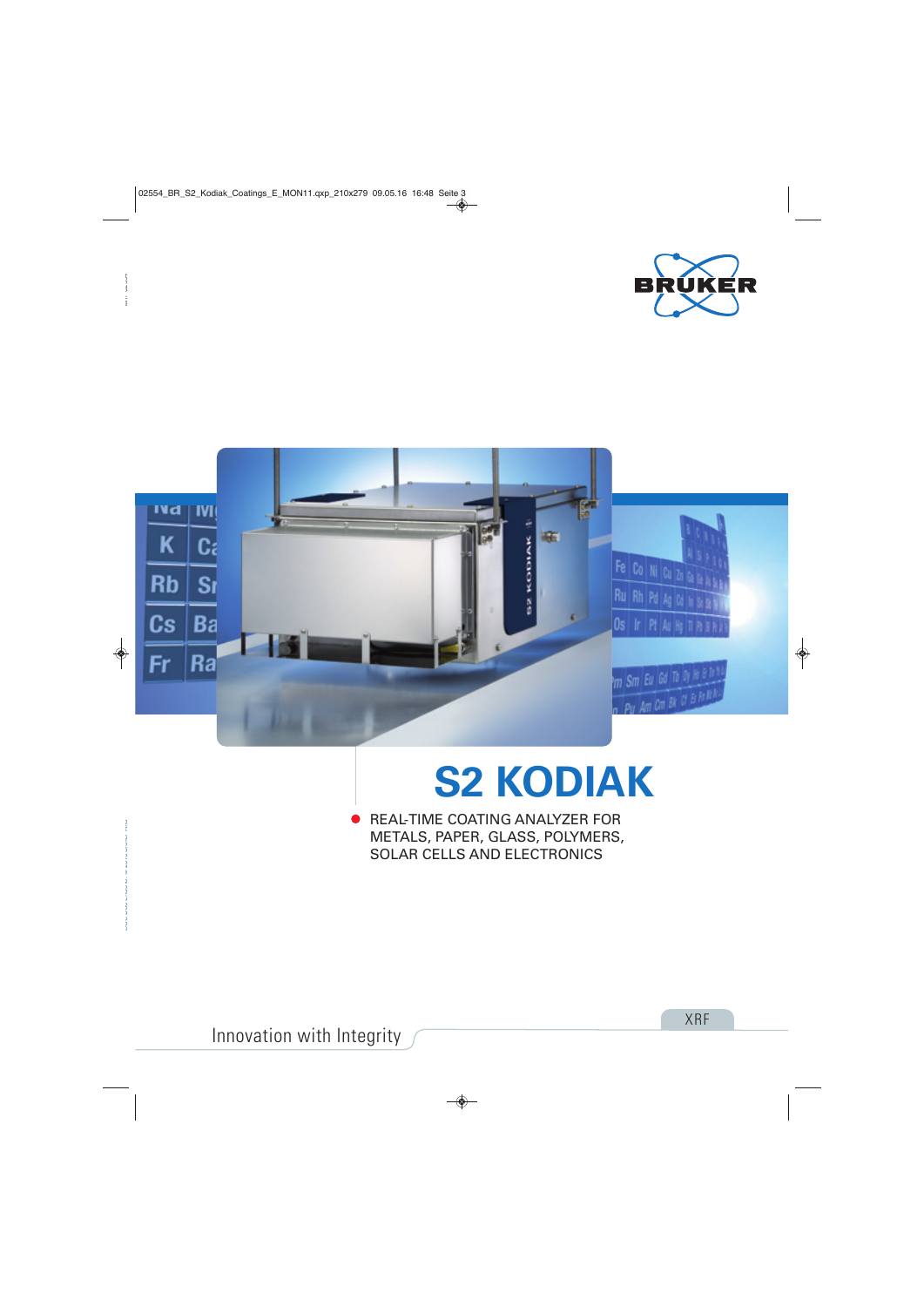

KODIAK - Good catch from the stream



S2 KODIAK: Galvanized steel



Beam Path S2 KODIAK



Galvanized steel coils



S2 KODIAK: Multilayer coatings for solar cells, wafers and touch panels



Safeguards: X-ray tube and detector



S2 KODIAK: vertical analysis of solar cells



Coating of sheet metal



Integrated camera and height sensor



rock of

Coating test sample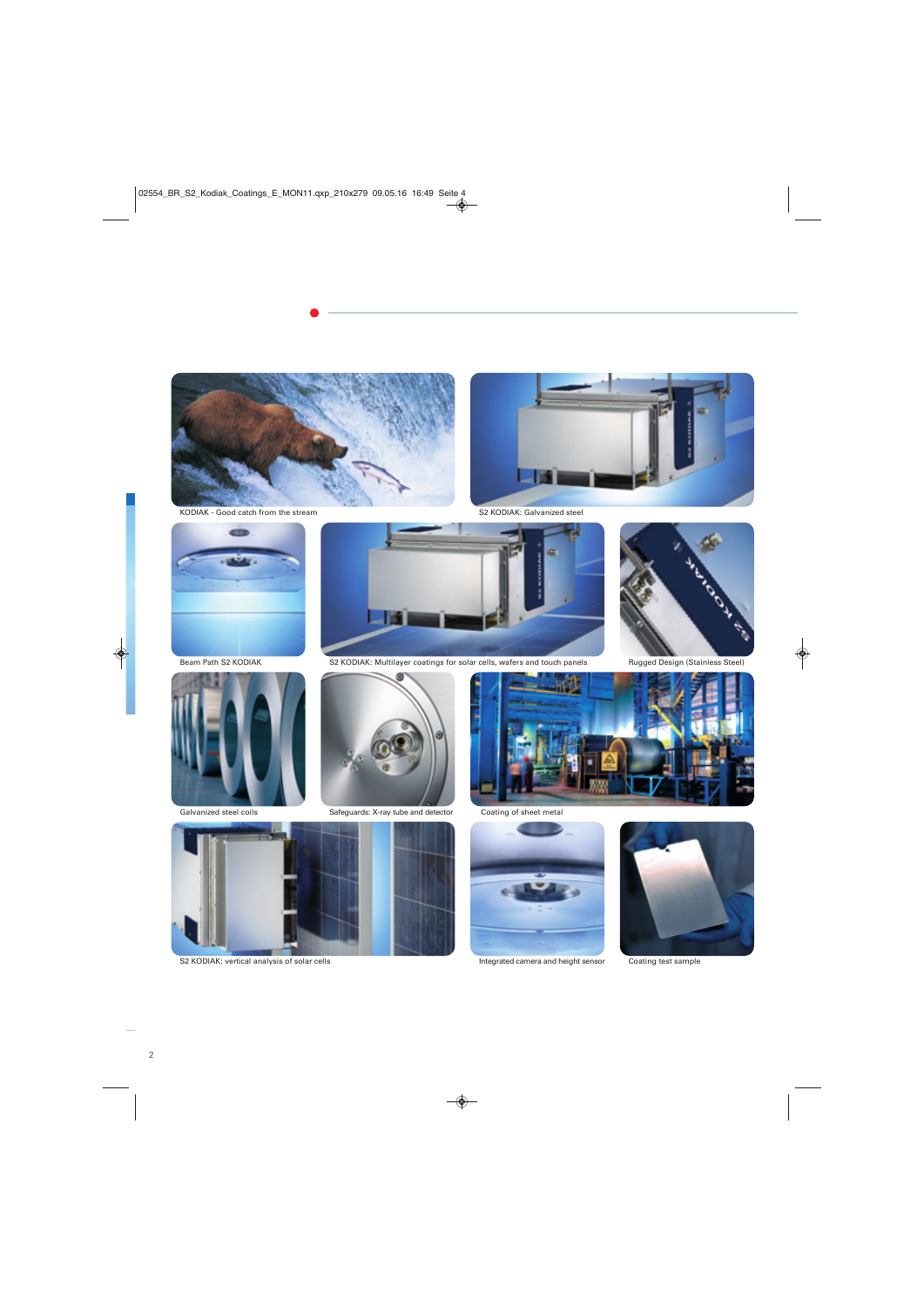

Sheet metal with decorative coatings







Hot metal Coated glass Coated polymere foils

### **The right solution, right away – S2 KODIAK!**

#### **High quality results for elemental composition and layer thickness – instantly, at any time, with the performance you need – thanks to S2 KODIAK.**

The current and future demands for online analysis of coating processes are answered by the elemental analyzer S2 KODIAK. Whether you are analyzing galvanized sheet metal, aluminum with decorative coating, glass or polymers with functional single or multilayer systems and electronic components (such as ITO panels or solar cells), the S2 KODIAK delivers all essential information about the purity, layer thickness and area density in real time.

Based on energy-dispersive X-ray fluorescence technology, the S2 KODIAK is the ideal choice to act as a thickness gauge and element sensor for coating processes. Capable of providing information about elemental concentrations (majors, minors and traces from 100% down to a few PPM) and layer thickness (nm to mm) in real-time, the S2 KODIAK can send information back to plant and process automation to make necessary adjustments ensuring that your product is consistently of the highest possible quality.

The advanced software of the S2 KODIAK is optimized for online analysis. The advanced features (hardware and software) of the S2 KODIAK mean that it can adapt to the changing sample properties passing underneath it, eg. sensors built into the instrument constantly measure the height of the sample and feed this into the evaluation software to account for changes in observed intensity due to the changing distance.

The S2 KODIAK is mounted above the moving material. The X-ray radiation excites the elements in the substrate and layers; the emitted fluorescence radiation from the elements is detected with an energy dispersive silicon drift detector. Today these detectors operate maintenance-free, requiring only thermoelectric cooling (the Peltier effect). The S2 KODIAK can withstand the harsh environmental conditions in a coating line and is completely dustproof. The advanced cooling system of the S2 KODIAK protects all system components and means that the instrument can withstand temperatures above 60 °C. The integrated UPS means that should the power supply fail, the system shuts itself down to a safe state. With automatic selfalignment, the S2 KODIAK delivers constant high-quality results.

### **No radioactive targets, integrated safety and ≥ 98 % uptime – in short: S2 KODIAK.**

The S2 KODIAK uses an advanced safety circuit that ensures the unit is completely X-ray safe at all times. Most importantly, in contrast to other techniques, the S2 KODIAK operates without radioactive targets. Installation, setup, approval from authorities, and maintenance are becoming simple jobs. An integrated camera allows checking of the material flow below the analyzer or visual inspection of the tube and detector shielding. The S2 KODIAK's software enables remote checking and maintenance of the unit. Easy access to all system components allows our worldwide service network to quickly maintain the unit and to ensure instrument uptimes of 98% or more.

The benefits are clear: The S2 KODIAK delivers excellent real-time information about all process-relevant elements in your plant, constantly, instantly and completely safe.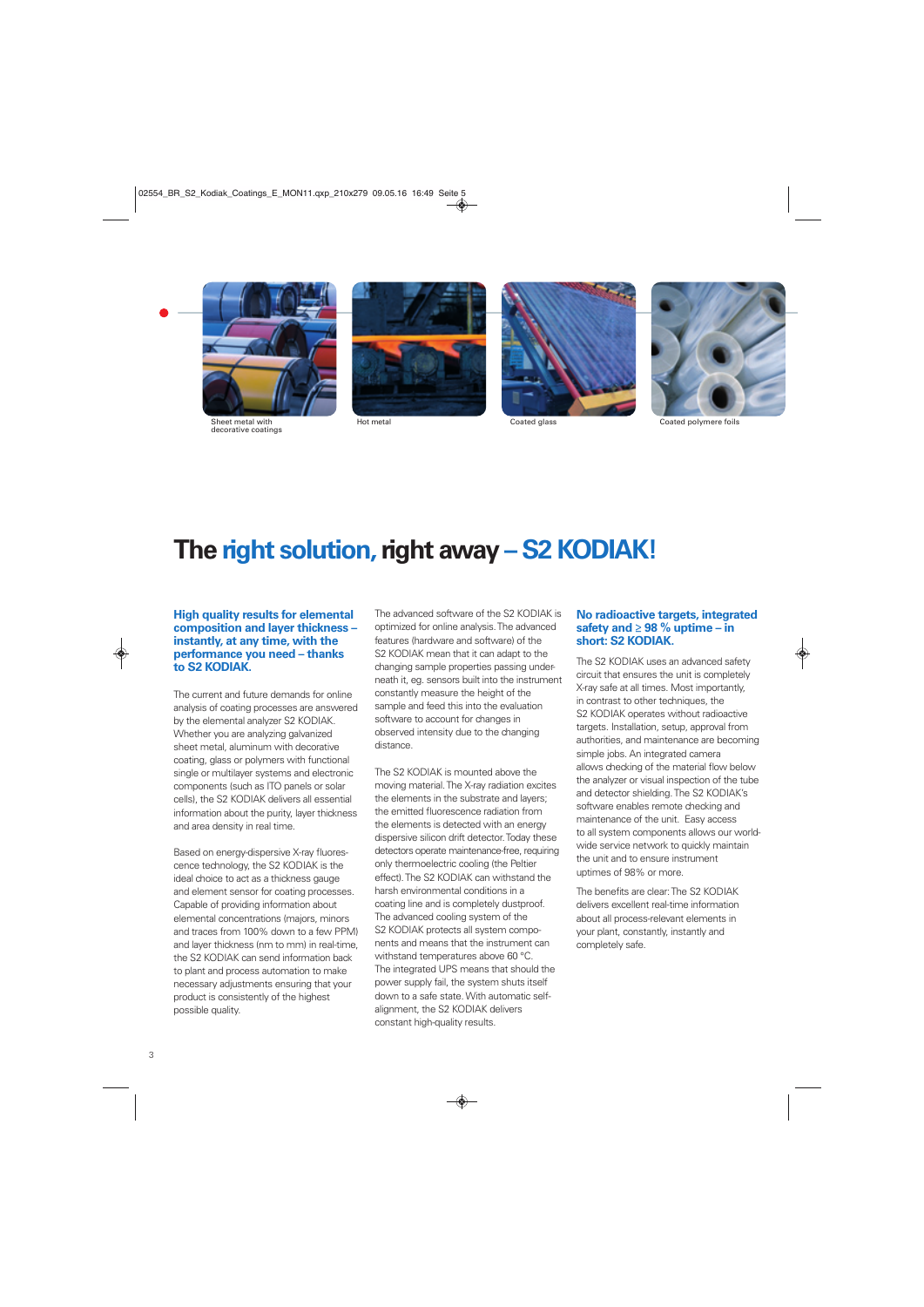



Coated aluminium Paper coatings Solar cells



### **S2 KODIAK Online**

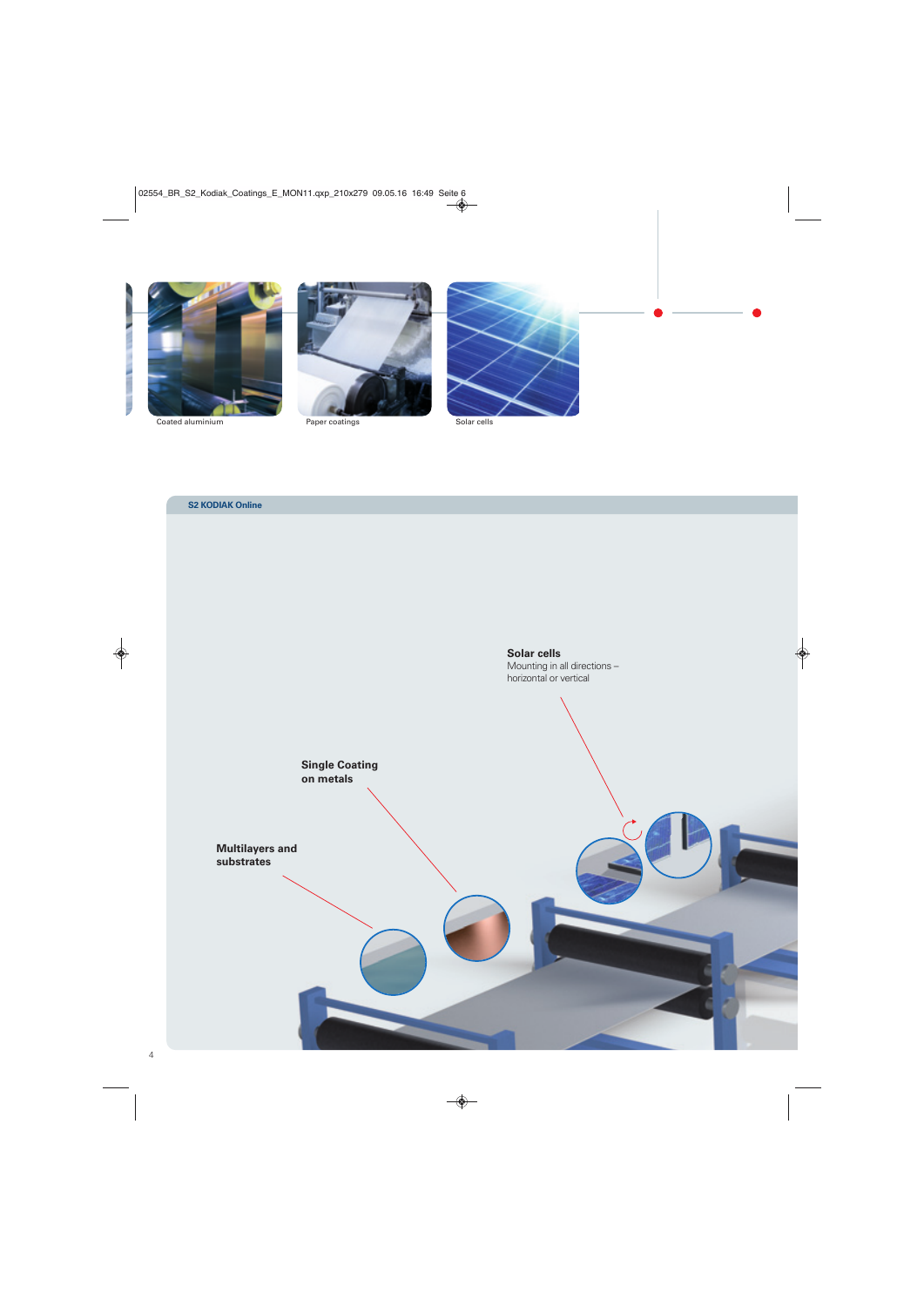- Online multi-elemental analysis with XRF
- Real-time control of thickness and area density of single and multiple layers
- Simultaneous analysis of the elemental composition of layers (major, minor and trace elements)
- Inline control of coatings on metal, glass, polymers and ceramics

**S2 KODIAK**

Online XRF spectrometer

● Autonomous operation 24/7

- **Integrated UPS, camera and** distance sensor
- $\bullet$  Optimal occupational health and safety, operates without radioactive sources
- Integrated online analyzer with TCP/IP data transfer to any plant control SW
- Maintenance-free operation, operates with electrical power only
- **•** Encapsulated, rugged design with stainless steel housing
- **.** Optimal results with fully featured analytical X-ray evaluation software
- **•** Empty line recognition
- **•** Distance compensation
- Automated self-alignment and data quality check
- $\bullet$  High resolution state-of-the-art detector



**Belt conveyor system**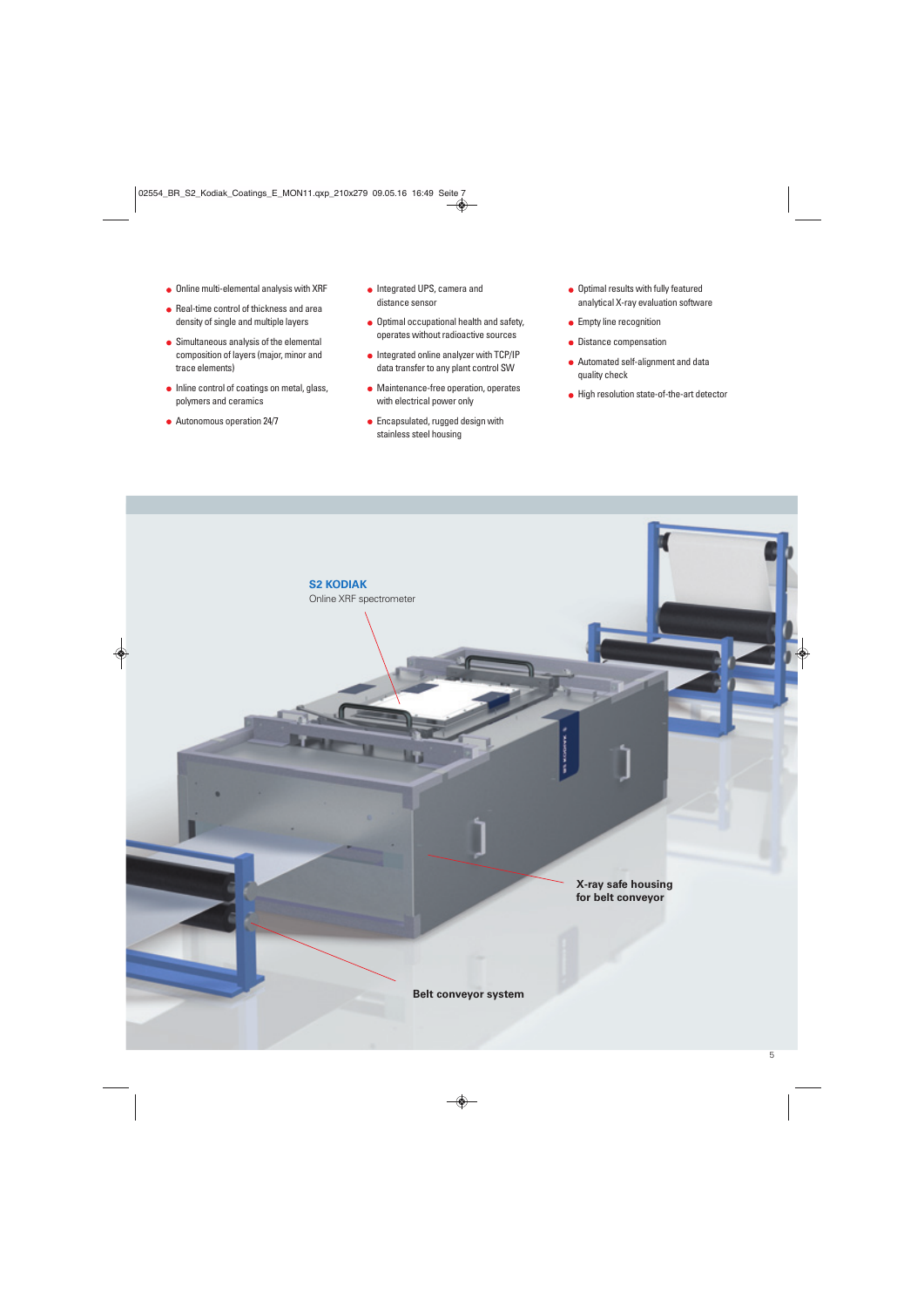| Li Be    |  |  |                                                      |  |  | B C N O F |  |       |  |
|----------|--|--|------------------------------------------------------|--|--|-----------|--|-------|--|
| Na Mg    |  |  |                                                      |  |  | Al Si P S |  | CI Ar |  |
|          |  |  | K Ca Sc Ti V Cr Mn Fe Co Ni Cu Zn Ga Ge As Se Br Kr  |  |  |           |  |       |  |
|          |  |  | Rb Sr Y Zr Nb Mo Tc Ru Rh Pd Ag Cd In Sn Sb Te I Xe  |  |  |           |  |       |  |
|          |  |  | Cs Ba La Hf Ta W Re Os Ir Pt Au Hg TI Pb Bi Po At Rn |  |  |           |  |       |  |
| Fr Ra Ac |  |  |                                                      |  |  |           |  |       |  |
|          |  |  | Ce Pr Nd Pm Sm Eu Gd Tb Dy Ho Er Tm Yb Lu            |  |  |           |  |       |  |
|          |  |  | Th Pa U Np Pu Am Cm Bk Cf Es Fm Md No Lw             |  |  |           |  |       |  |

### **S2 KODIAK – the Perfect Fit for Real-time Process Control in Coating.**

The S2 KODIAK is perfectly suited for online process control in all kinds of coating processes. By measuring the exact material composition and layer thickness (or area density) at any time, the coating process can be optimized for product quality and cost efficiency. Real-time control of the coating process ensures a constant layer thickness establishing the specified minimum coverage of the material. This ensures a complete protection of the material, in case of sheet metal, or functionality in case of touch displays, solar cells or similar materials. At the same time that the S2 KODIAK analyzes the thickness of single or multiple layers, it also delivers information about the material composition to ensure that the coating is homogenous and not contaminated. The S2 KODIAK works for steel or aluminum sheet metal, glass, polymer films, ITO coatings or coated paper. The S2 KODIAK is suited for almost every coating system: The composition and layer thickness is either measured directly based on the emission of the elements from this layer or based on the absorption of the elements from a layer below or the substrate itself. Due to this principle and the enhanced evaluation software with fundamental parameter corrections the S2 KODIAK analyzes the elemental concentrations and layer thickness at the same time, from ppm to % and from nm to mm. With its advanced cooling system the S2 KODIAK can be brought closely even into hot processing lines. With the integrated distance sensor the S2 KODIAK can even work in case of material height variations.

The S2 KODIAK comes in three different setups providing the optimum geometry to analyze smaller spot sizes when positioned close to the material or for larger spot sizes with a distance of more the 30 cm.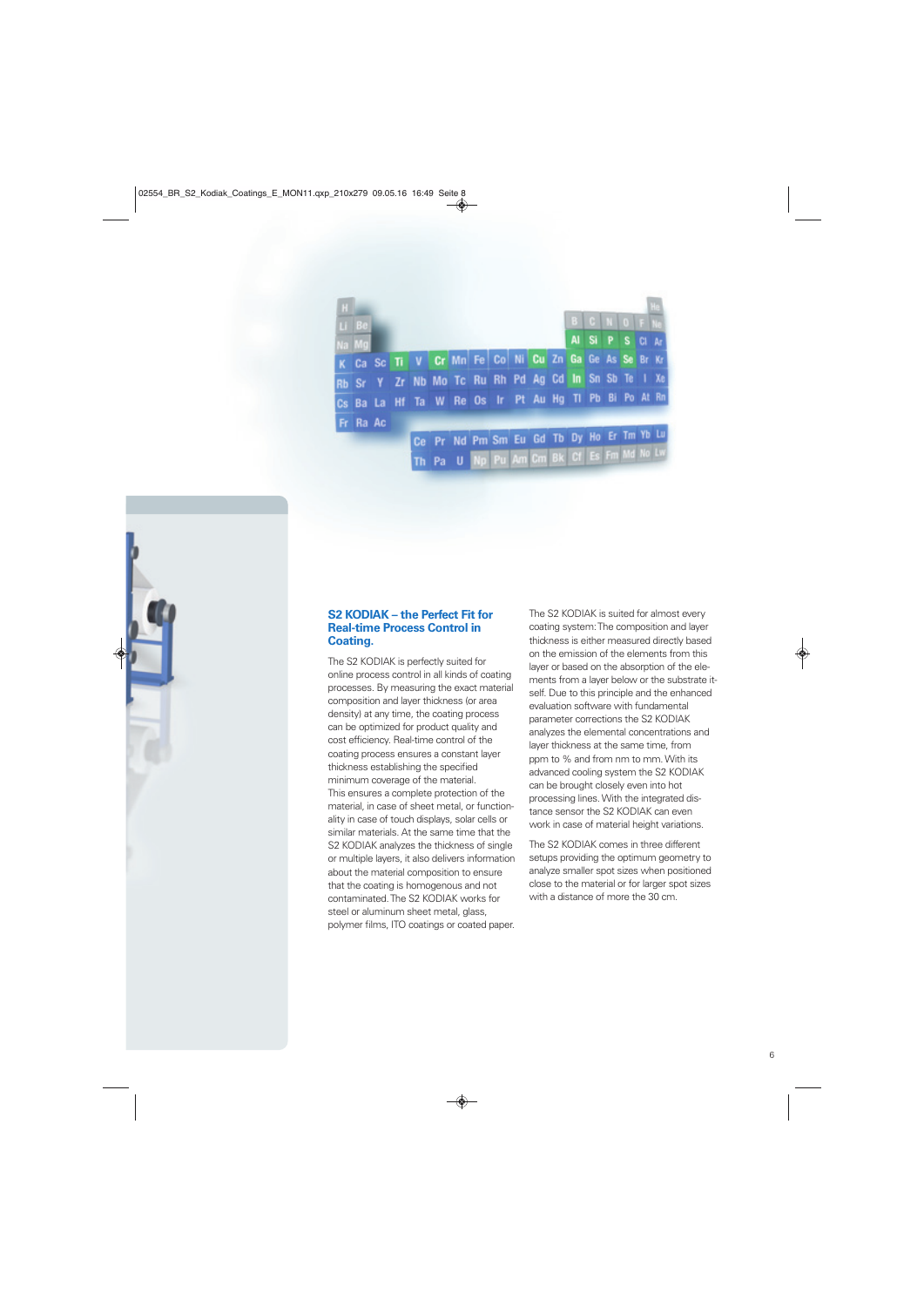## **Enhance your coating process, improve quality and achieve significant cost savings – S2 KODIAK!**

One of the most challenging processes in industry is the coating of advanced materials: Thin layer systems are used to protect valuable material, making it resistant to environmental impacts whereas multilayers are crucial to the functionality of solar cells and some electronic components. In all these production processes, the coating speed, precision of layer thickness and composition of the layer are critical to cost efficiency and yield. Therefore real-time analysis of the thickness and the element concentrations in every single layer and the substrate is vital reaching both goals.

### **Online analysis with our S2 KODIAK – Meet the future of process control**

Functional coatings are the key to better products and gateway to new technologies and protective coatings are essential for the resistance of materials against environmental conditions. For example galvanized steel or anodized aluminum enable the cost efficient construction of machinery for long-term outdoor usage. Cardboard must be coated with aluminum or polymer coatings for food packaging. New technologies such as solar cells, touchscreens and data storage rely on precisely manufactured functional coatings. The perfect fit to analyze both, thickness

and composition of single or multiple layers is XRF. The analytical precision of XRF guarantees, that coating systems are working with the utmost efficiency.

The S2 KODIAK offers seamless integration into plant control software which allows it to deliver immediate results back to process machinery. This is of critical importance if the process is to be controlled efficiently. In addition, working safety is an important topic; conventional systems are based on prompt gamma neutron activation analyzers (PGNAA) and require extensive shielding and strict safety regulation. Not with the S2 KODIAK: X-rays are emitted in operation only, simple shielding and the safety circuit ensure the highest safety level, 100% of the time.

### **S2 KODIAK – on duty, online, 24/7**

The S2 KODIAK online XRF analyzer delivers reliable, 'real-time' results for both elemental composition and thickness and is capable of running in a production environment 24/7. It measures processed material non-destructively, without sample preparation meaning that the S2 KODIAK is the ideal instrument for online process control. Maintenance-free and with few installation requirements, the S2 KODIAK is easily integrated into industrial processes.